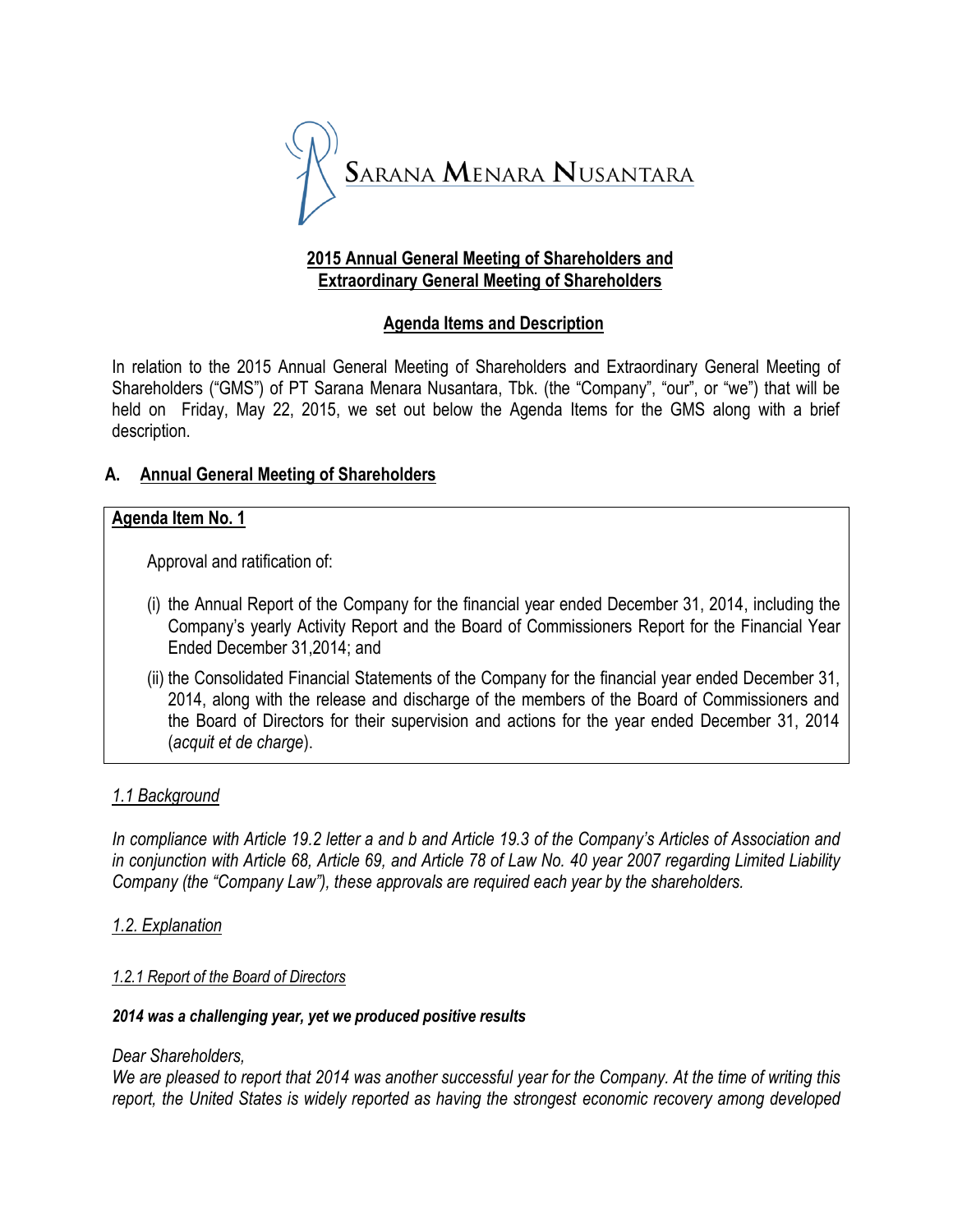*countries globally and is seeing its currency strengthen against other major currencies, including the Indonesian Rupiah.*

*In 2014, Indonesia experienced another successful presidential election under a democratic government. Mr. Joko Widodo, the new president, is perceived as a leader who will initiate new reforms while continuing to further previous reforms. In an effort to jumpstart economic growth, he started his tenure by re-allocating state budget funds toward more infrastructure spending and away from fuel subsidies. Business leaders, in general, are optimistic that as infrastructure spending is focused on islands other than Java, economic growth will increase in the outer islands. We believe that this increase in economic activity will lead to greater opportunities for the Company as our customers, the wireless operators, address the increased demand for telecommunication services that accompanies economic growth. We also believe that the increased adoption of 3G and the introduction of 4G/LTE technologies will positively impact our long term growth opportunities.*

*During 2014, we managed to grow the business by adding 1,829 tower sites and 1,816 site leases after adjusting for the cancellation of 874 leases with Bakrie Telecom and 61 leases with Telkom Flexi. Revenue grew by 28.4% from IDR3,197.1 billion to IDR4,106.2 billion and EBITDA grew by 28.9% from IDR2,651.4 billion to IDR3,418.4 billion. Despite the impact of the suspension of payment case for Bakrie Telecom, we registered 2014 net profit of IDR839.4 billion, approximately five times greater than the IDR164.7 billion net profit in 2013.*

*Despite the external challenges we faced in 2014, we maintained our position as the leading independent tower company with the largest tower portfolio, highest tenancy ratio, healthiest balance sheet and strongest credit rating among all tower companies in Indonesia.*

### *Stronger balance sheet, strongest credit ratings*

*As we can see by the minimal impact of the Bakrie Telecom suspension of payment case on our results, the natural diversification of revenue from our customers that we have experienced in recent years clearly helps to mitigate our risk in the event that a wireless operator runs into financial difficulty. We believe additional merger and acquisition activity among operators will be positive for the tower industry by reducing competition and creating a healthier industry and financially stronger customers for us.*

#### *More efficient cost of funds*

*During 2014 we were the only tower company in Indonesia that received a credit rating upgrade. Standard & Poor's upgraded our Corporate rating to BB+ (Outlook Stable) from BB. Fitch International and Fitch Indonesia upgraded our rating outlook from "Stable" to "Positive." We maintained our Moody's corporate credit rating at Ba2 (Outlook Stable). In February 2014 we successfully completed the issuance of our IDR Bond with a tenor of three years and a coupon of 10.5%. In November 2014, we successfully issued our first cross border bond, which was in Singapore Dollars and guaranteed by CGIF. The Singapore Dollar bonds have a 10 year tenor and were priced at 3.25% before swaps and other costs. We also refinanced our remaining US Dollar and EURO debt, thereby lengthening tenor and reducing our margin cost of funds from 295 basis point and 250 basis point to 195 basis point per annum. As a result of these refinancings, we reduced our overall cost of funds from 5.61% in Q4 2013 to 5.00% in Q4 2014. In addition, our leverage ratio, as measured by net debt to LQA EBITDA, dropped to 2.2x in 2014 from 2.8x at the end of 2013 despite growing the number of our tower sites by 18.7%.*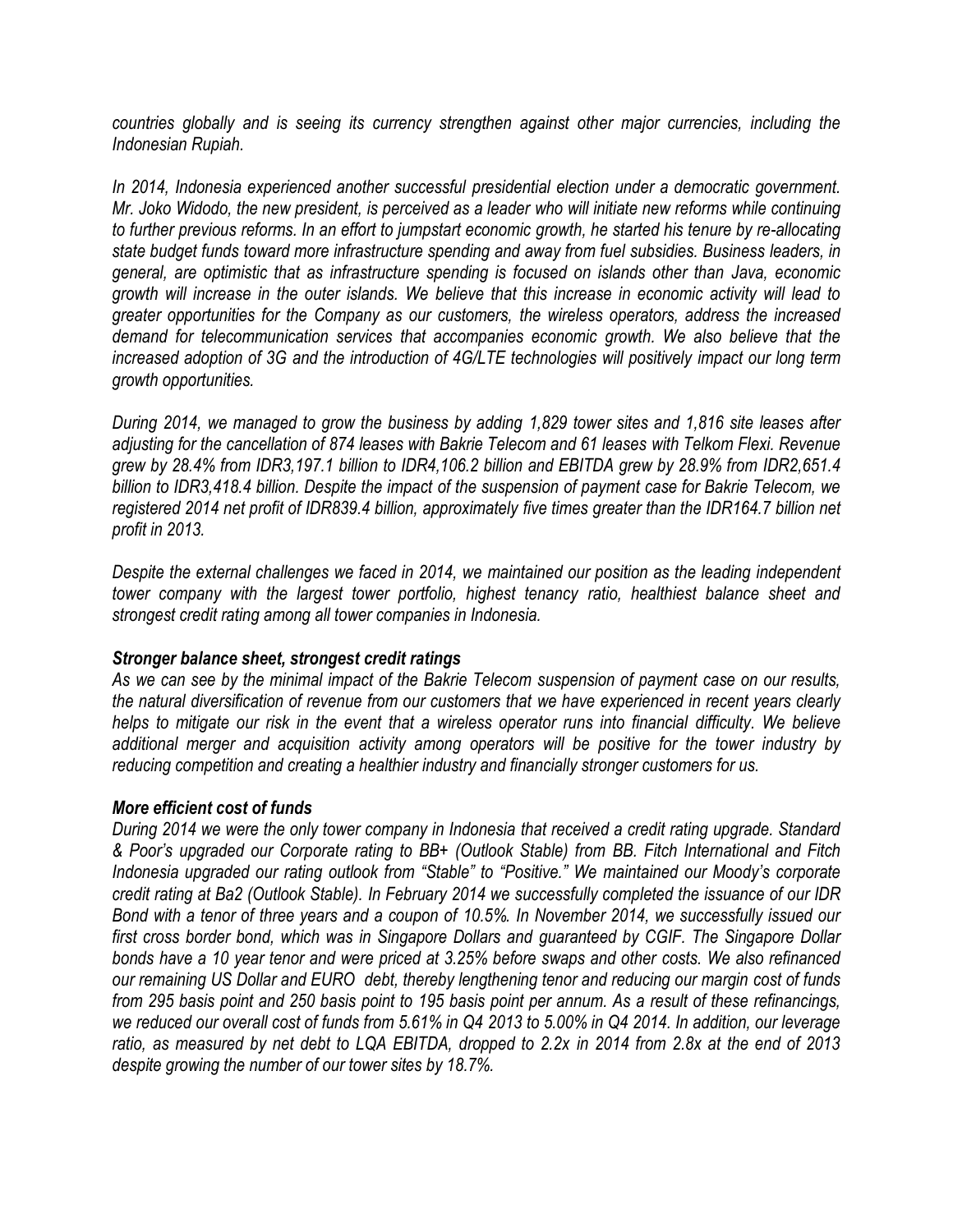*As a closing remark, even though 2014 saw significant consolidation among our customers, we exceeded our proposed revenue and EBITDA targets for the year. Going forward, we will continue to strengthen our position as the market leader in the tower industry by carefully investing in business opportunities with a keen focus on generating acceptable returns on investment and at the same time adapting to market dynamics.*

*Finally, we would like to sincerely thank the shareholders, the Board of Commissioners, the Audit Committee, the management team and the employees of the Company and its subsidiaries for all their support in making 2014 a successful year. We believe that with persistent efforts and the continued support of our shareholders, management, and employees, we will continue to be successful in our mission statement of "Great Locations to Connect Families and Friends".*

# *1.2.2 Report of the Board of Commissioners:*

*We are pleased to report that during 2014, PT Sarana Menara Nusantara, Tbk. (the "Company") recorded excellent growth despite challenging macro economic conditions, operator consolidation, and the suspension of payment case of a CDMA operator. In fact, in 2014 we built the highest number of towers (1,829) in a single year our Company's history. We have continued to maintain our position as the premier tower company in Indonesia and now have nearly 11,600 towers and over 20,100 tenants.*

*Notwithstanding this year's high tower build record, through effective capital management, we have lowered our net debt leverage from 2.8x to 2.2x and improved other financial benchmarks such as return on equity and interest coverage ratios.*

*As part of our pro-active capital management strategy, we seek to lower financing costs and lengthen debt maturity tenors to more closely match the economic life of our assets. As part of this effort, we introduced the Company to the IDR bond market by issuing a 3-year IDR bond in February. We followed this by issuing a S\$180 million bond in Singapore and refinancing our US Dollar and EURO bank debt in November. The Singapore Dollar bond is an example of how our Company strives to find cost effective sources of*

*capital. The Singapore Dollar bond was guaranteed by the Credit Guarantee and Investment Facility (CGIF). With the guarantee, we issued our 10-year Singapore Dollar bond at 3.25%. On our US Dollar bank facilities, we lowered interest margins by 100 basis points.*

*We believe our efficient capital structure and modest leverage will contribute to significant operational and financial momentum in the coming years.*

*The international rating agencies recognized our solid capital management activities this year with S&P upgrading our rating to BB+ and Fitch upgrading our outlook from "Stable" to "Positive". We are now the best rated independent tower company in Indonesia.*

*We extend our warmest appreciation to the Board of Directors, the employees, other stakeholders of the Company, and to all who have worked so hard during the year to make the Company as successful as we are today. We believe that solid team work among the employees and members of the Board of Directors is key to this remarkable achievement.*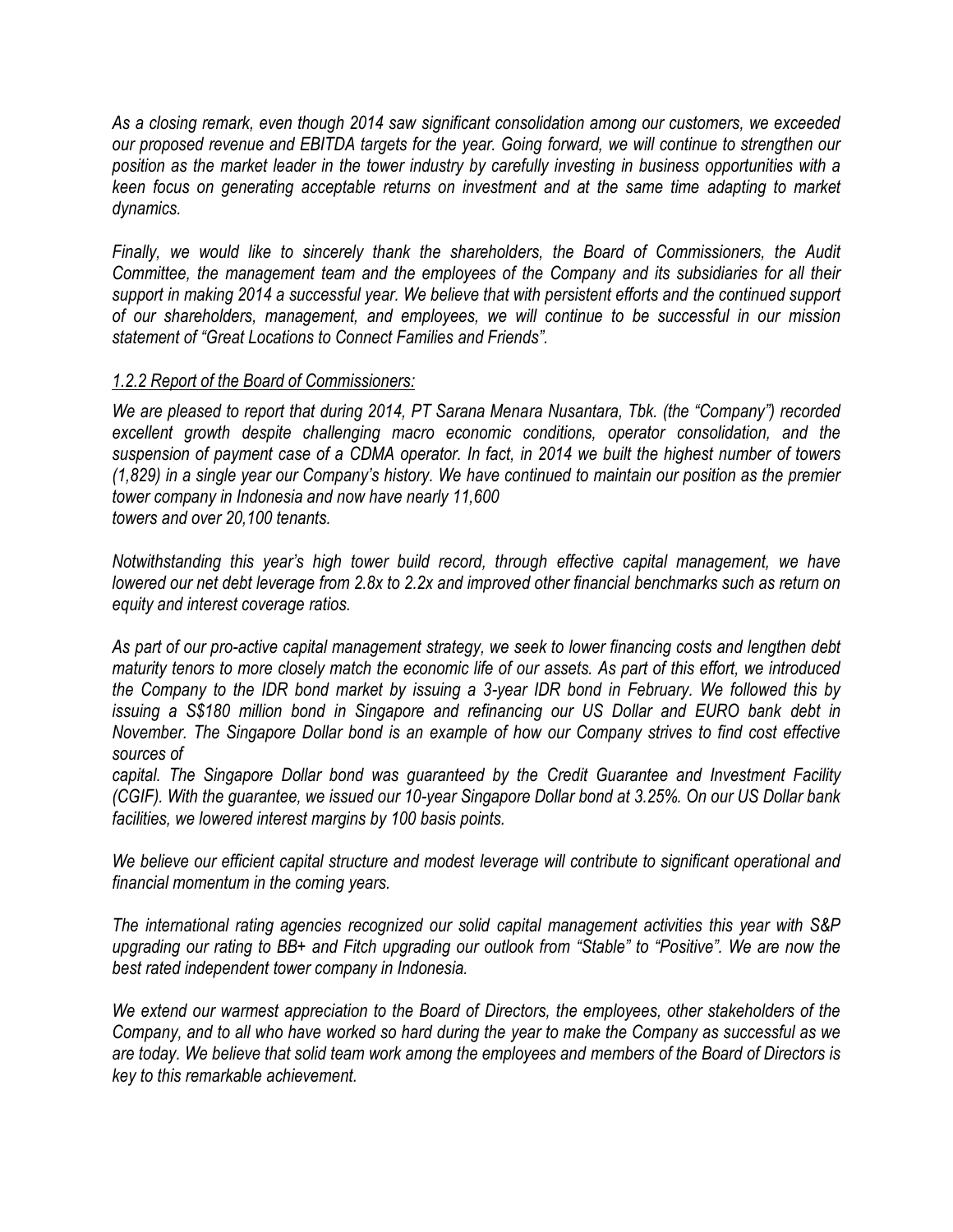*As members of the Board of Commissioners, it is our duty to work with members of the Company's and Protelindo's management teams to ensure that we act in accordance with the industry's best practices and our core values of integrity and transparency. We believe that our shareholders will continue to be well rewarded as a result.*

# *1.3. Supporting Data*

*Shareholders can review and download the Company's 2014 Annual Report and 2014 Consolidated Financial Statements on our website using the following links: <http://www.ptsmn.co.id/annualreports.php> and [http://www.ptsmn.co.id/files/SMN%2014%20-](http://www.ptsmn.co.id/files/SMN%2014%20-%20Financial%20Statement.pdf) [%20Financial%20Statement.pdf](http://www.ptsmn.co.id/files/SMN%2014%20-%20Financial%20Statement.pdf)* 

### **Agenda Item No. 2**

Approval of the allocation of the Company's net profit for the financial year ended December 31, 2014

### *2.1 Background*

*In connection with Article 19.2 letter c and Article 24 of the Company's Articles of Association and in conjunction with Article 70 and Article 71 of the Company Law, this approval is required each year by the shareholders.*

### *2.2. Explanation*

*The Company has decided to allocate 2014 net profit as retained earnings and, consequently, will not distribute dividends. This decision is primarily due to the continued growth of the Company's business. To comply with the Company Law, the Company will allocate a small amount of 2014 net profit in the amount of IDR100,000,000 (approximately US\$ 8,038.6 using an exchange rate of US\$1=IDR12,440 as of December 31, 2014) as a reserve fund.*

### **Agenda Item No. 3**

Appointment of the Independent Public Accountant to audit the Company's Consolidated Financial Statements for the financial year ended December 31, 2015 and delegation to the Board of Directors of the Company to determine the amount of compensation for our Independent Public Accountant and other requirements relating to such appointment

# *3.1 Background*

*In connection with Article 17 and Article 19.2 letter d of the Company's Articles of Association, and in conjunction with Article 68 of the Company Law, and relevant Indonesian Financial Authority Regulations (OJK) – previously known as Bapepam-LK, this approval is required each year by the shareholders.*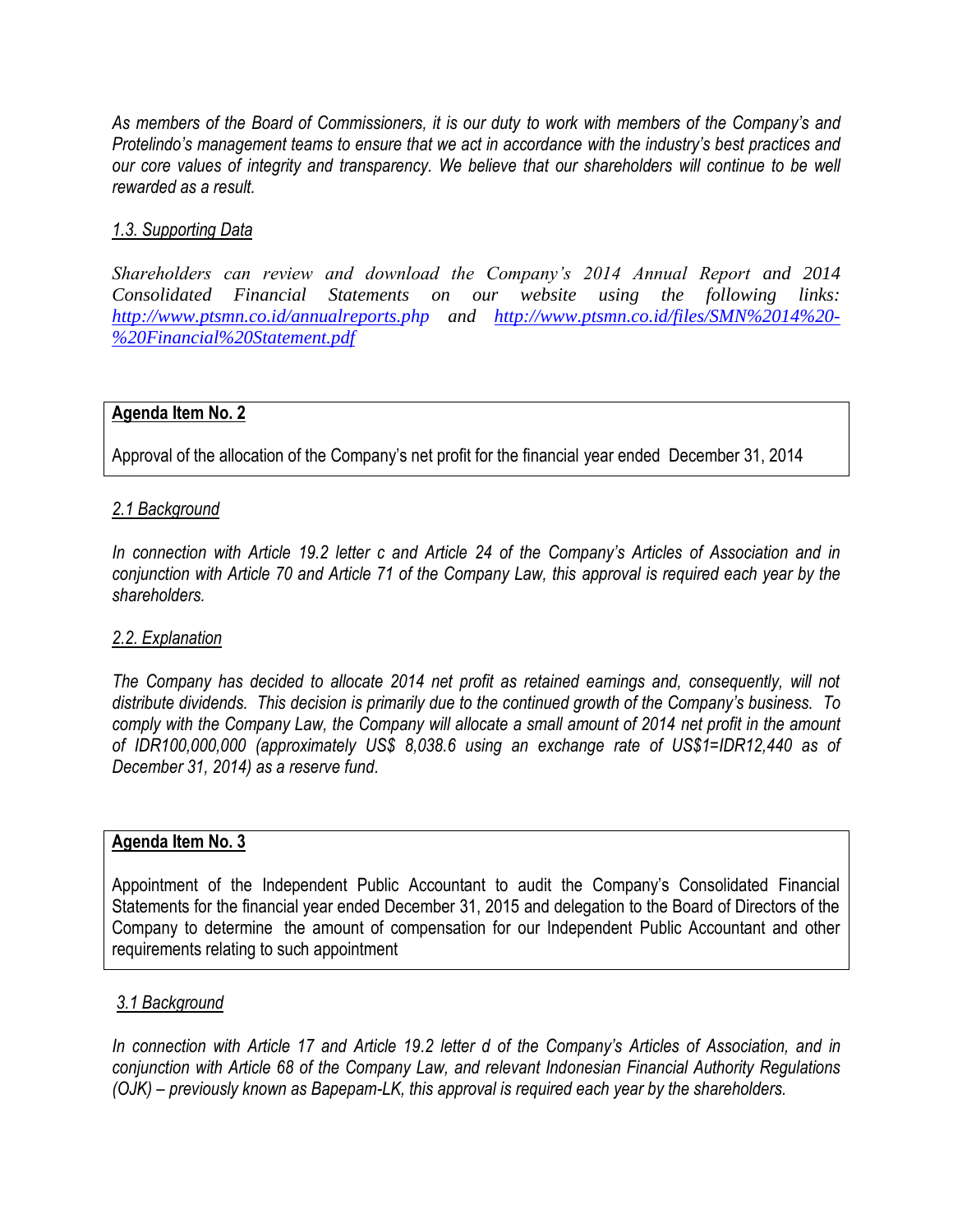### *3.2. Explanation*

*The public accounting firm we used to audit the Company's financial statements for the year 2014 was Purwantono, Suherman, Surja, a member of Ernst & Young Global Limited. Due to their fine performance last year, the Company asks the shareholders to re-appoint Ernst & Young as the Independent Public Accountant for the 2015 financial year.*

### *Agenda Item No. 4*

Determination of the remuneration of the members of the Board of Directors and the Board of Commissioners of the Company.

### *4.1 Background*

*In connection with Article 11.4 and Article 14.6 of the Company's Articles of Association, and in conjunction with Article 96 and Article 113 of the Company Law, this approval is required each year by the shareholders.*

#### *4.2. Explanation*

*The remuneration paid to the Board of Directors and the Board of Commissioners for the prior year amounted to IDR6,552,000,000 and IDR2,700,000,000, respectively. In order to determine the salaries of the members of our Board of Directors and Board of Commissioners this year, effective from the closing of today's AGMS up to the closing of next year's AGMS, the Company is proposing that shareholders* delegate the final determination of compensation to the Company<sup>1</sup>s controlling shareholder (i.e., PT Sapta *Adhikari Investama). The controlling shareholder of the Company will determine such remuneration by taking into consideration the proposal from the Board of Commissioners. The Board of Commissioners will*  base its proposal on the Remuneration and Nomination Committee<sup>1</sup>s recommendation. The total *remuneration for the coming year will be based on, among other things, the Indonesian inflation rate in 2014, issued by the Indonesia Bureau Statistic (BPS), the applicable remuneration for similar positions*  within the Company's industry, and the duties and responsibilities of the members of the Board in *connection with the Company's performance.* 

#### **Agenda Item No. 5**

Re-appointment of the current members of the Board of Directors and the Board of Commissioners.

### *5.1 Background*

*In connection with Article 11.5 and Article 14.5 of the Company's Articles of Association, and in conjunction with Article 94.1 and Article 111.1 of the Company Law and OJK Rule No. 33/POJK.04/2014 dated December 8, 2014 on Board of Directors and Board of Commissioners of Listed or Public Companies and the suggestions from the Remuneration and Nomination Committee based on the Minutes of the Meeting of the Remuneration and Nomination Committee dated April 1, 2015.*